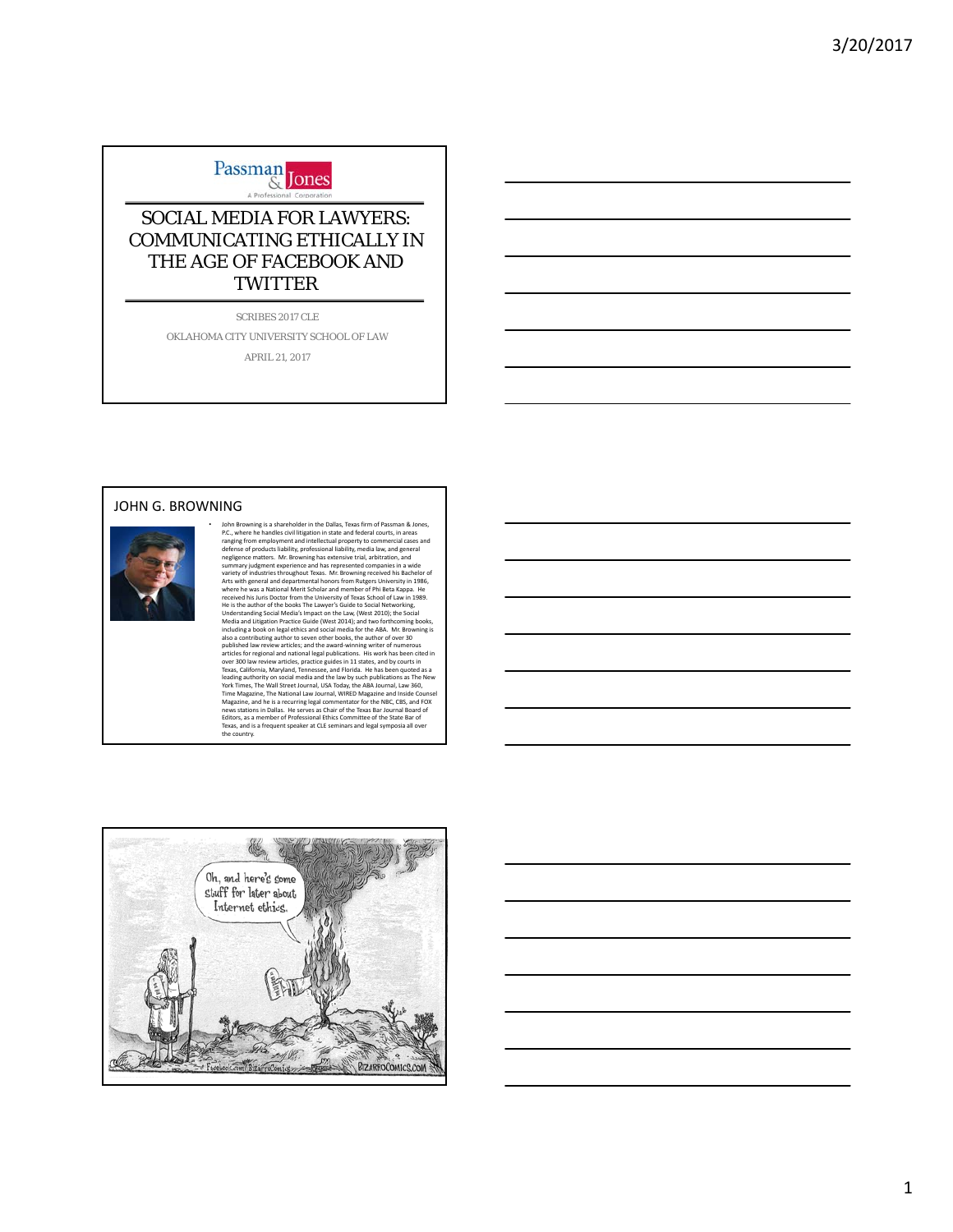





# Fun Facts

- 78% of all adult Americans have at least one social networking presence; 58% have two or more
- Sixteen minutes of every hour spent online is spent on Facebook
- More Facebook profiles (5) are created every second than there are people born (4.5)
- More than a billion tweets are sent every 48 hours
- Every 60 seconds, there are over 293,000 status updates posted on Facebook
- 146 million "likes" generated every hour.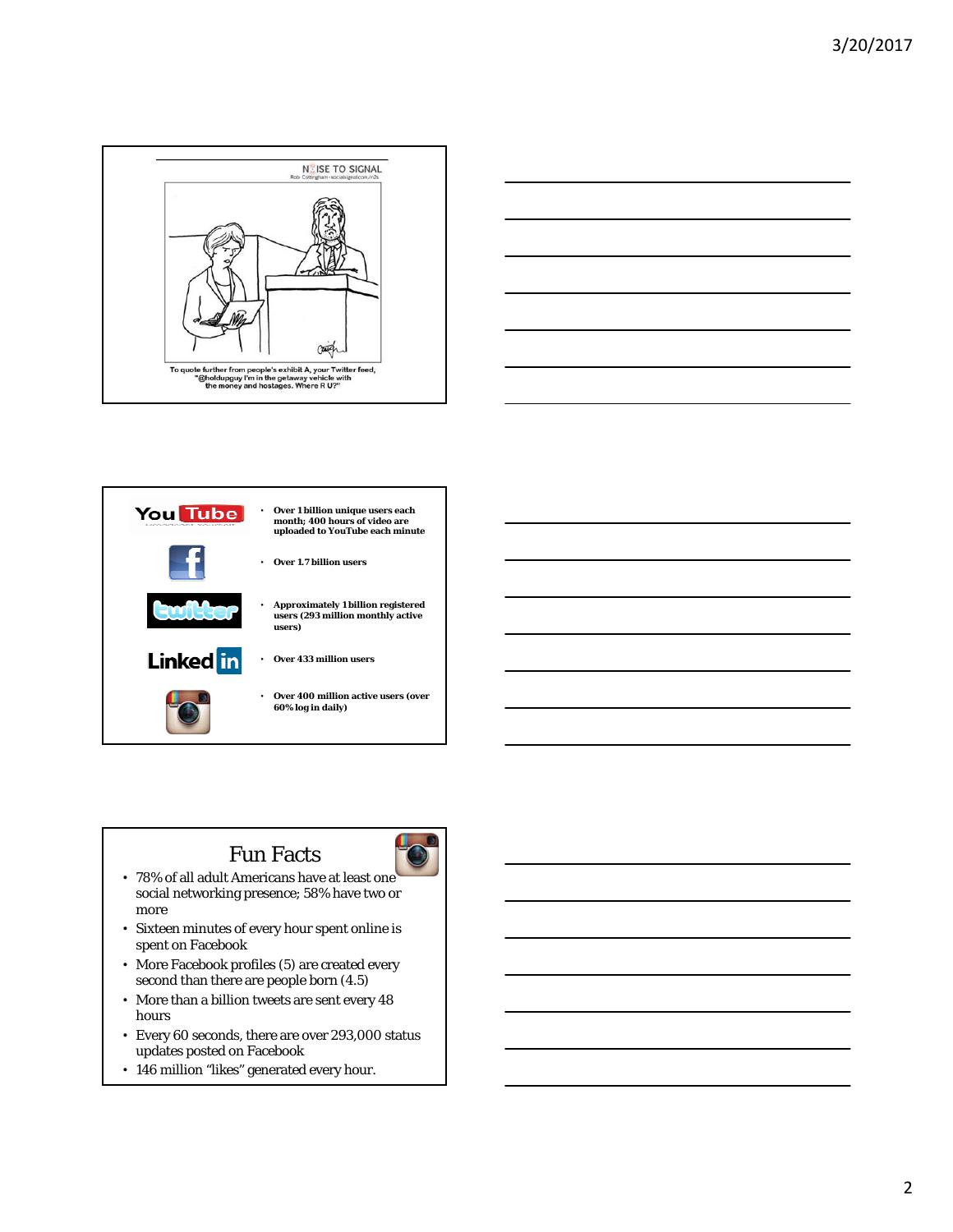### THE NEW DUTY OF COMPETENCE

- ABA Ethics 20/20 Commission and new Rule 1.1
	- "To maintain the requisite knowledge and skill, a lawyer should keep abreast of changes in the law and its practice, **including the benefits and risks associated with relevant technology.**"
- Trend in courts nationwide to hold lawyers to a higher standard regarding technology: a "duty to Google"

- Johnson v. McCullough, 306 S.W.3d 551 (Mo. 2010) – affirmative duty to research jurors online.
- Cannedy v. Adams, 706 F.3d 1148 (9th Cir. 2013) – failure to investigate social media recantation of sexual abuse victim held to be inadequate assistance of counsel.
- Womack v. Yeoman, 2011 WL 9330606 (Cir. Ct. Va. 2011) – the dangers of not being conversant in technology.

### **DANGER AREA NUMBER ONE:**

**DISREGARDING CONFIDENTIALITY**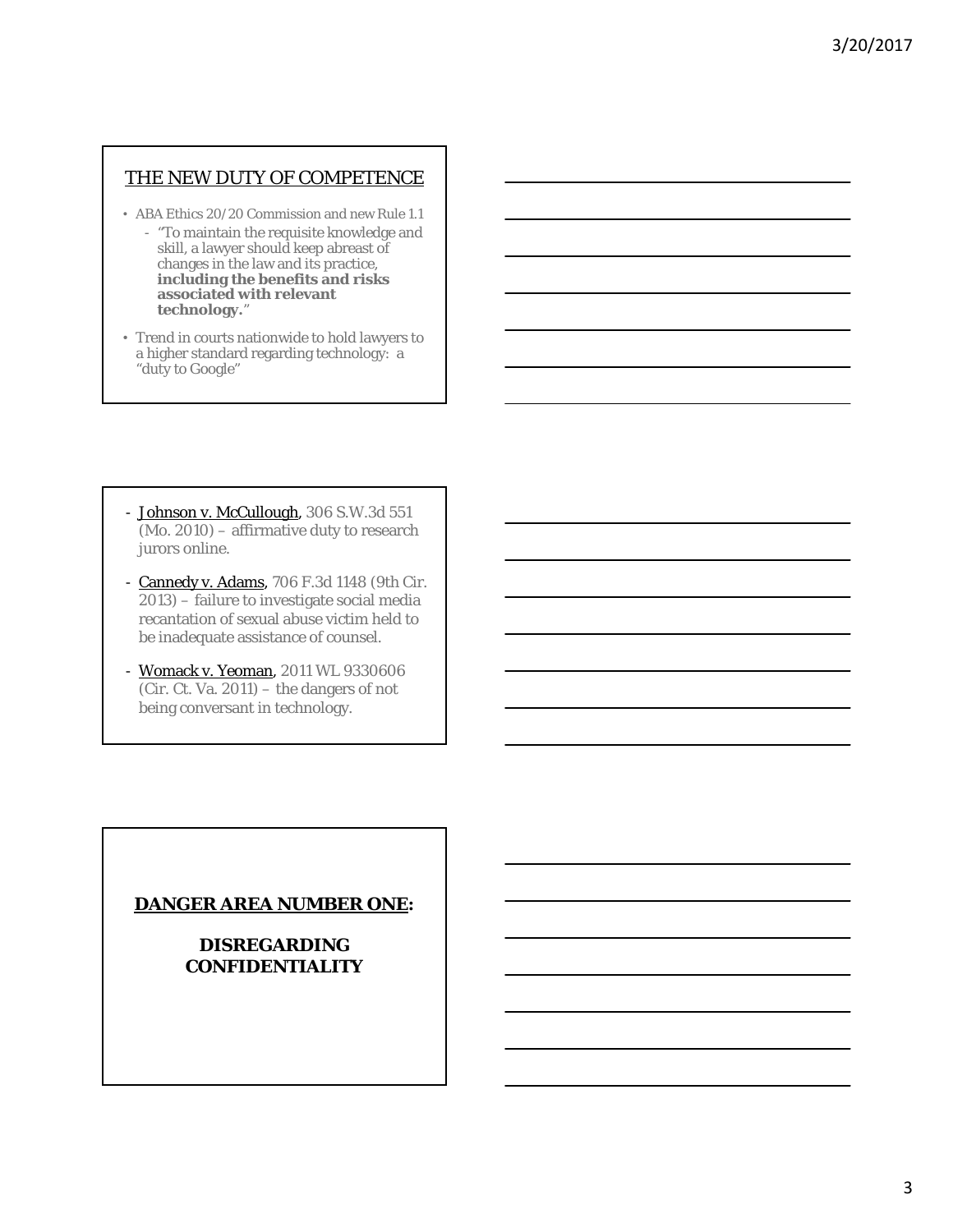



# **Result:**

• Motion for mistrial – granted • Lawyer fired

# **Look before you tweet**

- "Naughty, naughty boy"
- "Why is Phil Klein (sic) smiling? There is nothing to smile about, douchebag."
	- Tweets by Sarah Peterson Herr, a research attorney with the Kansas Court of Appeals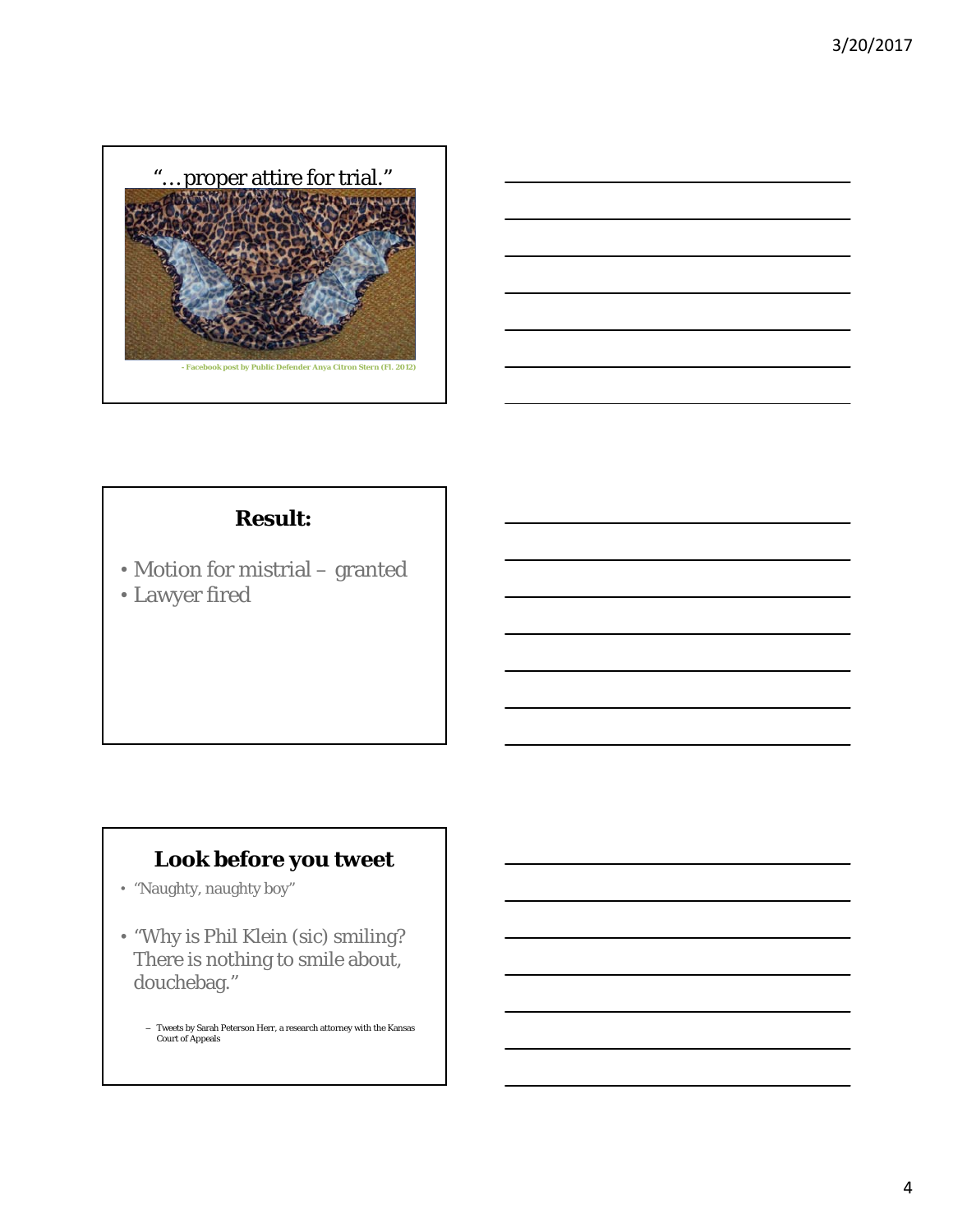# **Public Statement by Herr**

"I didn't stop to think that in addition to communicating with a few of my friends on Twitter I was also *communicating with the public* at large, which was not appropriate for someone who works for the court system."

# **Statement by Herr (Cont.)**

"I apologize that because the comments were made on *Twitter* – *and thus public* – that they were perceived as a reflection on the Kansas courts."

# **Result:**

- Fired from Job
- Informal Admonishment (Jan 2014)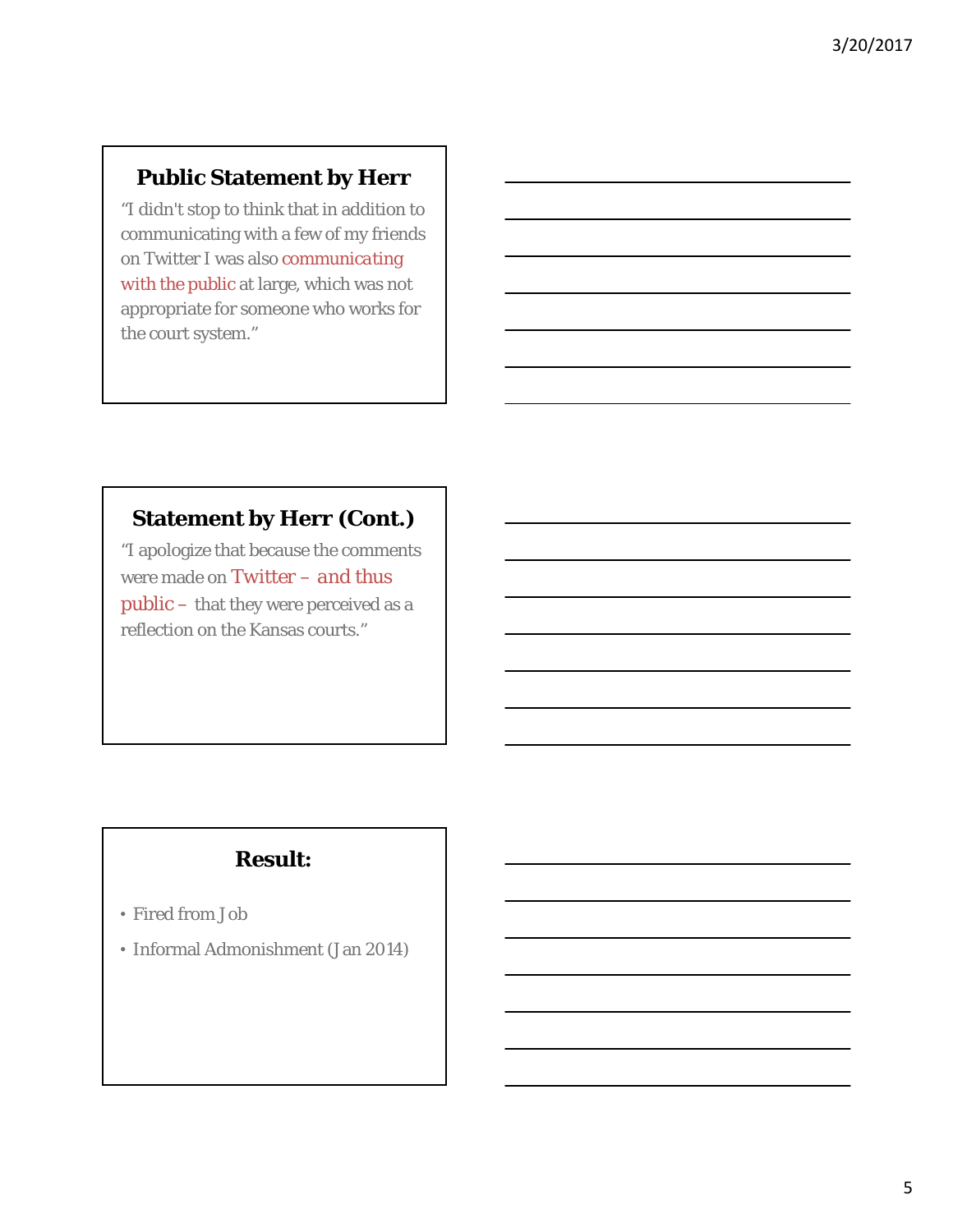"This stupid kid is taking the rap for his drug-dealing dirtbag of an older brother because "he's no snitch." . . . My client is in college. Just goes to show you that higher education does not imply that you have any sense."

-*In the Matter of Peshek* (Illinois)

"He was standing there in court stoned, right in front of the judge, probation officer, prosecutor and defense attorney, swearing he was clean."

- *In the Matter of Peshek* (Illinois)

# **Confidentiality**

"A lawyer shall not reveal information relating to the representation of a client unless the client gives informed consent, the disclosure is impliedly authorized in order to carry out the presentation or the disclosure is permitted by paragraph (b)"

- Rule 1.6(a)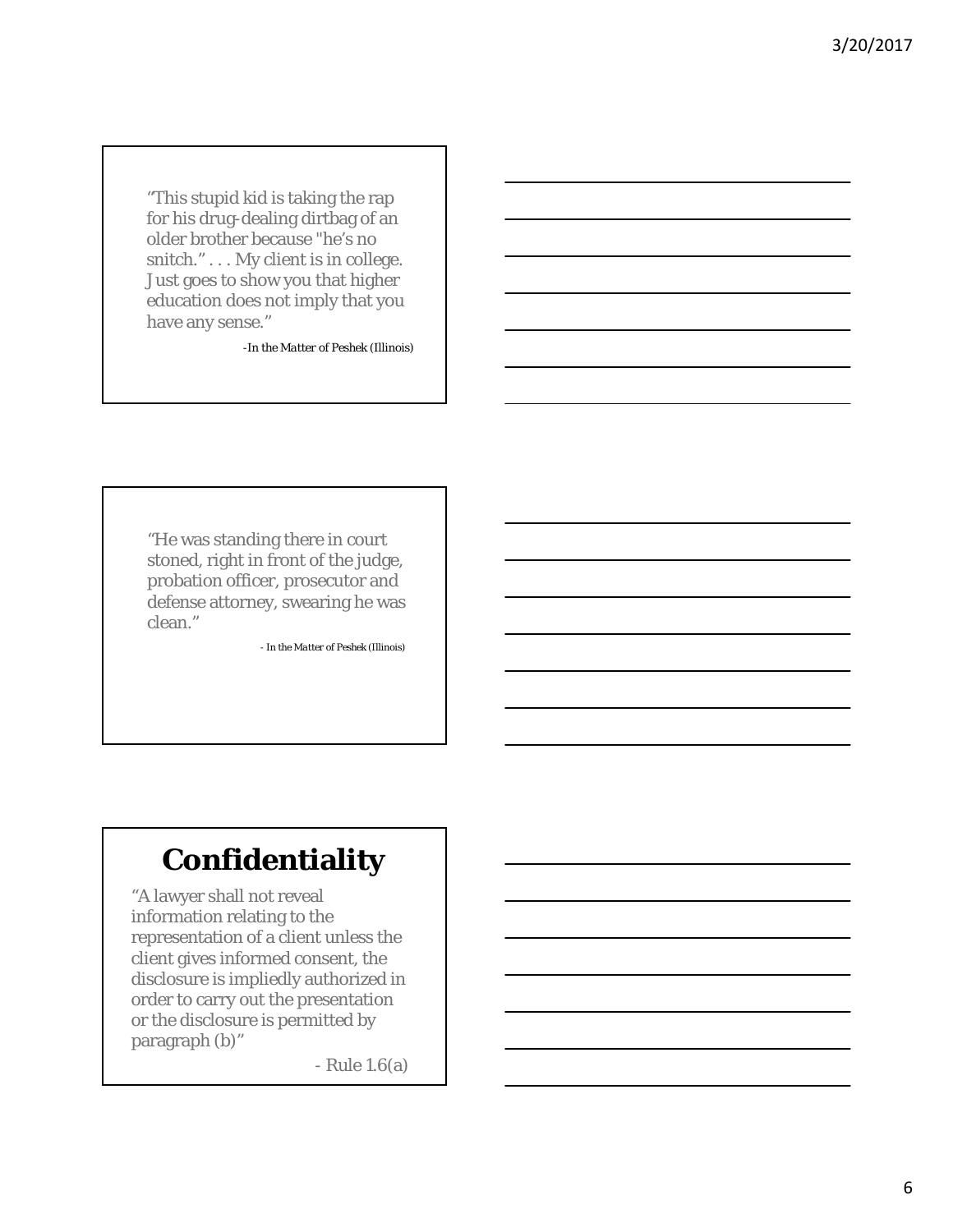# **Result:**

Suspended from practice for 60 days

Fired after 19 years in PD office

*- In the Matter of Peshek* (Illinois 2010)

### **DANGER AREA NUMBER TWO:**

**UNETHICAL INFORMATION - GATHERING**

# Ethical Information Gathering

• Don't misrepresent who you are, or act with deception.

– You can't "friend" a witness under false pretenses

Rule 4.1 "A lawyer shall not knowingly make a false statement of material fact or law to a third person."  $\,$ 

Rule 8.4 "A lawyer shall not engage in conduct involving dishonesty, fraud, deceit or misrepresentation."

<sup>–</sup> Ethics opinions about contacting witnesses via Facebook: Philadelphia Bar Association Ethics Committee (March 2009), New York City Bar Association Committee on Professional Ethics (September 2010), New York State Bar Association Committee on Professional Ethics (September 2010), and New Hampshire Bar Association (2012)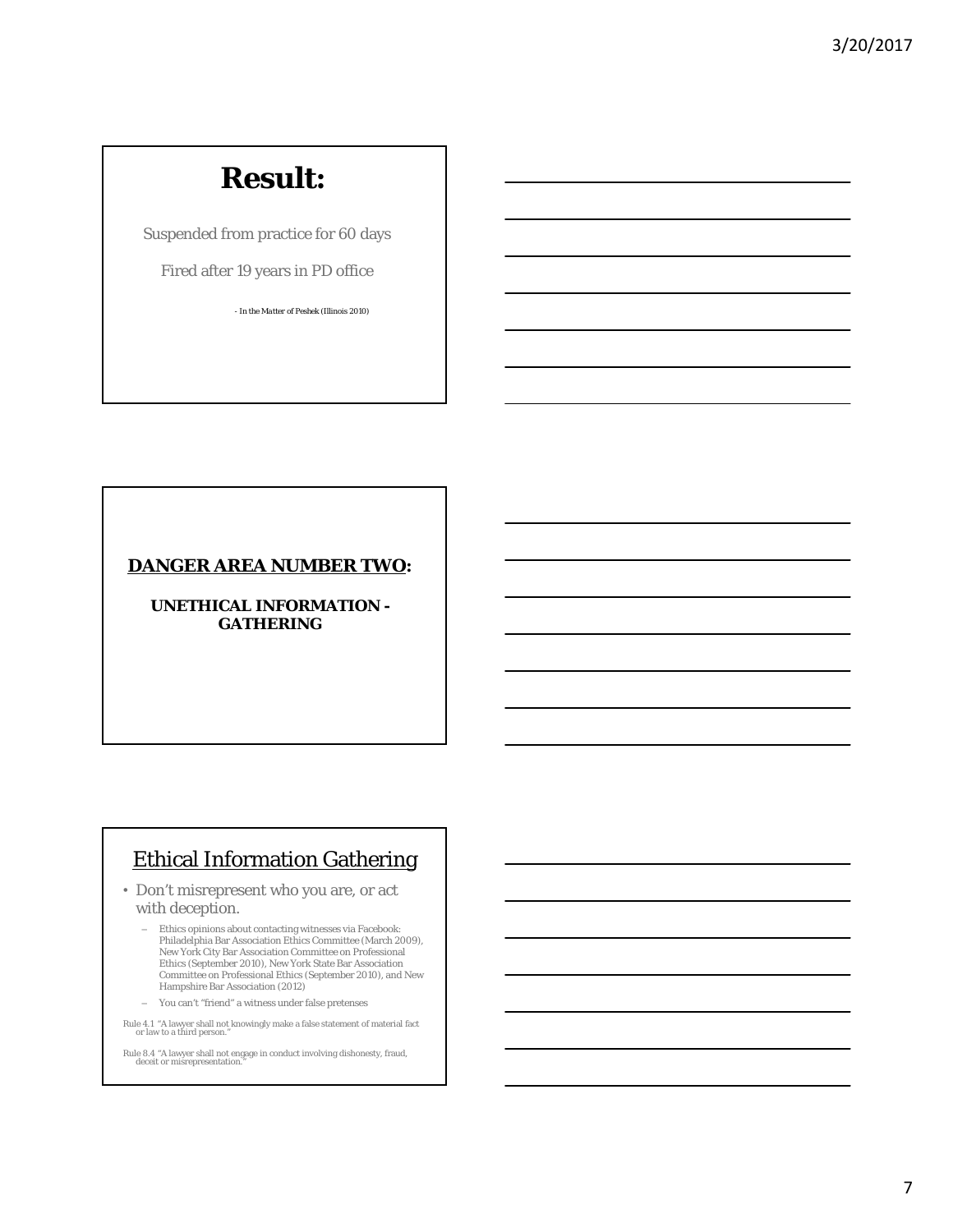# Cases of "False Friending"

- May 2012 Ohio civil suit filed against insurance defense firm, carrier, and investigator over the investigator's alleged online impersonation to gain access to private Facebook page of minor plaintiff in a dog bite case. Claims of invasion of privacy, violation of wiretapping statute alleged.
- June 2013 Cleveland assistant prosecutor fired for posing on Facebook as fictional "baby mama" of murder defendant in order to persuade two female alibi witnesses not to testify

# Don't Communicate With A Represented Party

- Rule 4.2 of the Model Rules of Professional Conduct: "A lawyer shall not communicate with or cause another person to communicate with an individual represented by counsel without the prior consent of that individual's attorney."
- May 2011: San Diego County Bar Association Legal Ethics Committee Opinion
- John Robertelli/Gabriel Adamo pending ethics case in New Jersey; allegedly directed their paralegal to "friend" young male plaintiff in personal injury case, even though he was represented by counsel, to gain access to privacyrestricted portion of his Facebook profile.

### CAN YOU ADVISE YOUR CLIENT TO "CLEAN UP" HER FACEBOOK PAGE?

- New York County Lawyers Association Ethics Opinion 745 (2013)
- Philadelphia Bar Assoc. Profl. Guidance Committee Opinion 2014-5 (2014)
- Pennsylvania Bar Assoc. Opinion 2014-300 (2014)
- North Carolina Formal Ethics Opinion 2014-5 (2014)
- Florida Bar Profl. Ethics Committee Proposed Advisory Opinion 14-1 (2015)
- Washington, D.C. Profl. Ethics Opinion (November 2016)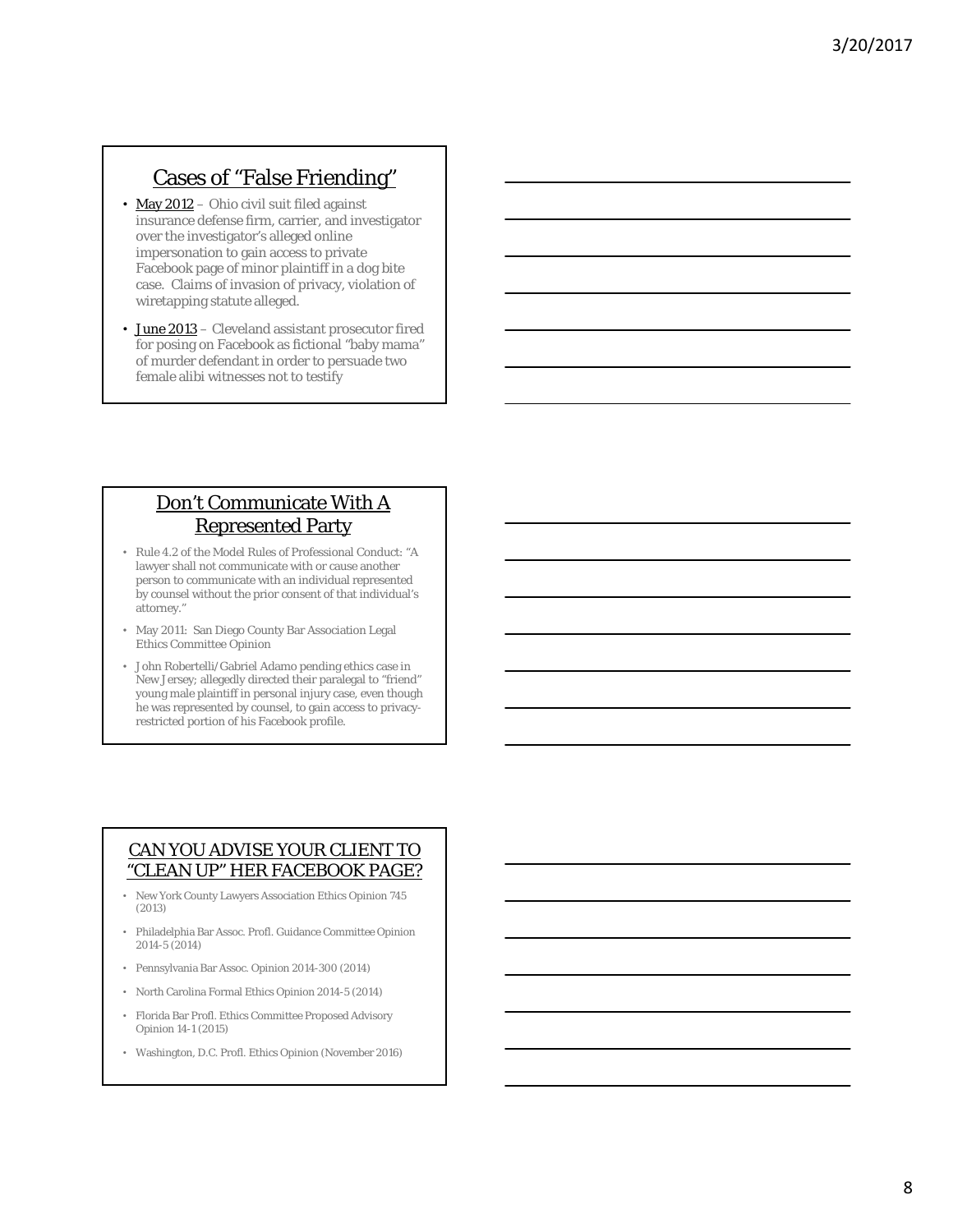- All ethics opinions looking at this issue have said that it is ethically permissible to provide advice to clients on what privacy settings to implement on social media profiles, as well to counsel them on the content they post and the potential ramifications of same.
- All say that it is ethically permissible to advise clients to remove or take down social media content, so long as no spoliation of evidence occurs and all evidence preservation obligations are adhered to.

#### The Dangers of Not Knowing What Your Client is Doing on Social Media

- Gulliver Schools, Inc. v. Snay, (Fla. Ct. of App., 2014
	- \$80,000 settlement torpedoed by Plaintiff's daughter's "Suck it" Facebook post, which violated release's confidentiality provision.

- W. Va criminal defense lawyer ordered to show cause why she shouldn't be held in contempt for allegedly giving her client a copy of a packet containing the identify of a confidential informant.
	- Client's roommate then posted several photos of the packet on Facebook, showing the name and address of the confidential informent, and bragging about "exposing the rat."
	- Result: fine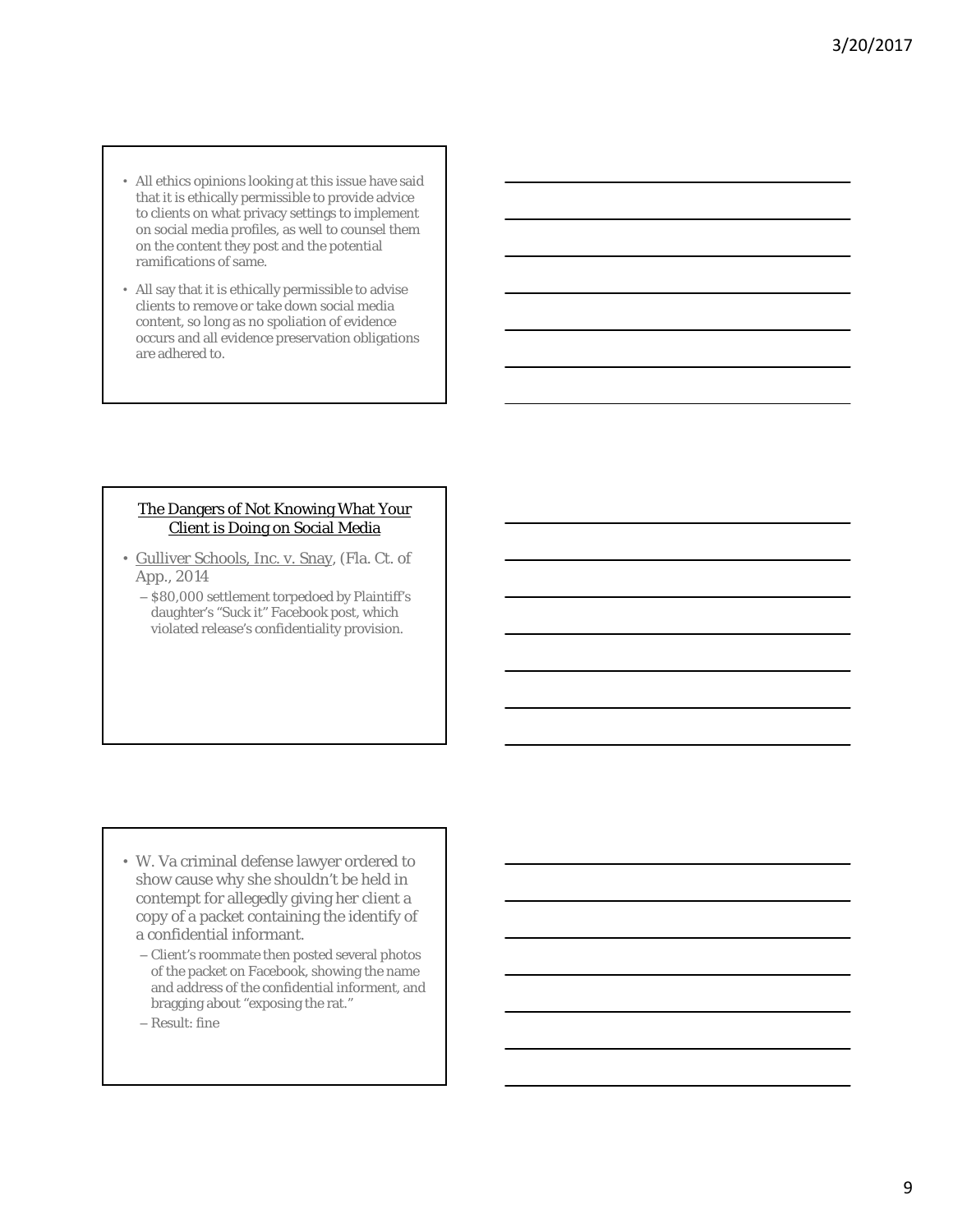• 50 Cent ordered by bankruptcy court judge to explain why he's posting photos like this on Instagram:





BE AWARE OF WHAT YOUR CLIENT IS POSTING ABOUT THE CASE, AND BE AWARE OF WHAT THE PROSECUTOR IS POSTING AS WELL:

- People v. Armstrong (California 2014)
	- Prosecutor posting on Facebook about plot to kidnap key prosecution witness
- Missouri v. Polk (2013)
	- D.A.'s tweets before, during, and after trial called "troubling" and "concerning" by appellate court
- State v. Usee (Minnesota 2011)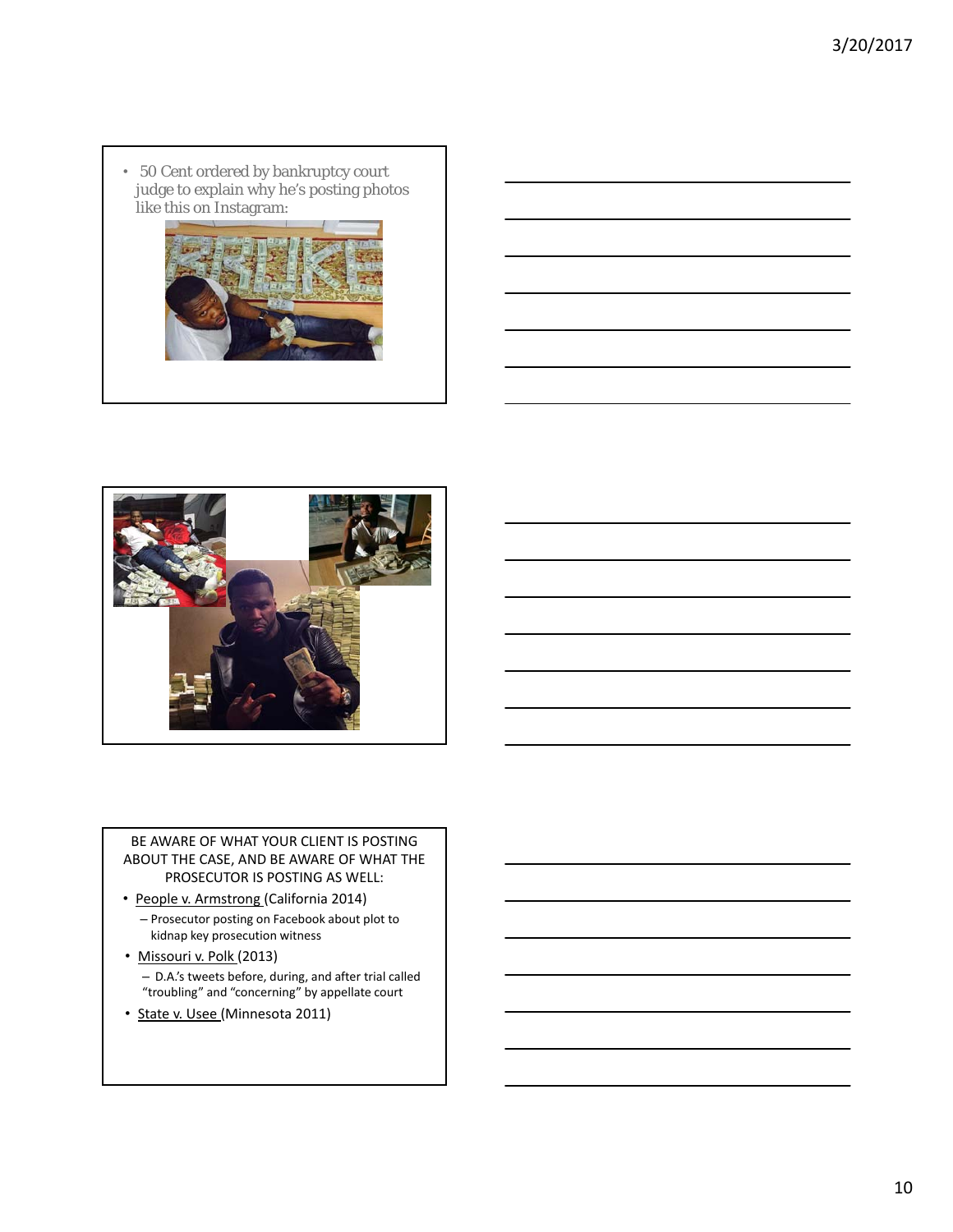### MORE QUESTIONABLE BEHAVIOR

July 2015 – Pittsburgh –area assistant district attorney Julie Jones poses for photo toting a shotgun, along with police officer holding assault rifle, both of which were evidence in a case they worked on together. The photo is posted to Facebook with the caption "You should take the plea."

• The D.A. is not amused, says Jones' conduct is "contrary to office protocol with respect to the handling of evidence."



# BE CAREFUL ABOUT WHAT YOU POST

- Roxanne Conlin's pretrial Facebook posts questioning whether her client could get justice results in trial being postponed due to concerns over tainting the jury pool (Iowa 2015)
- Defense attorney Mark Griffith's Facebook prayers met with gag orders from Ellis County judges (2016)

## JUDGES POSTING ON SOCIAL MEDIA

#### The Good:

Judge Michelle Slaughter (Galveston)  $-$  "Big criminal trial starting this week in the 405<sup>th</sup>."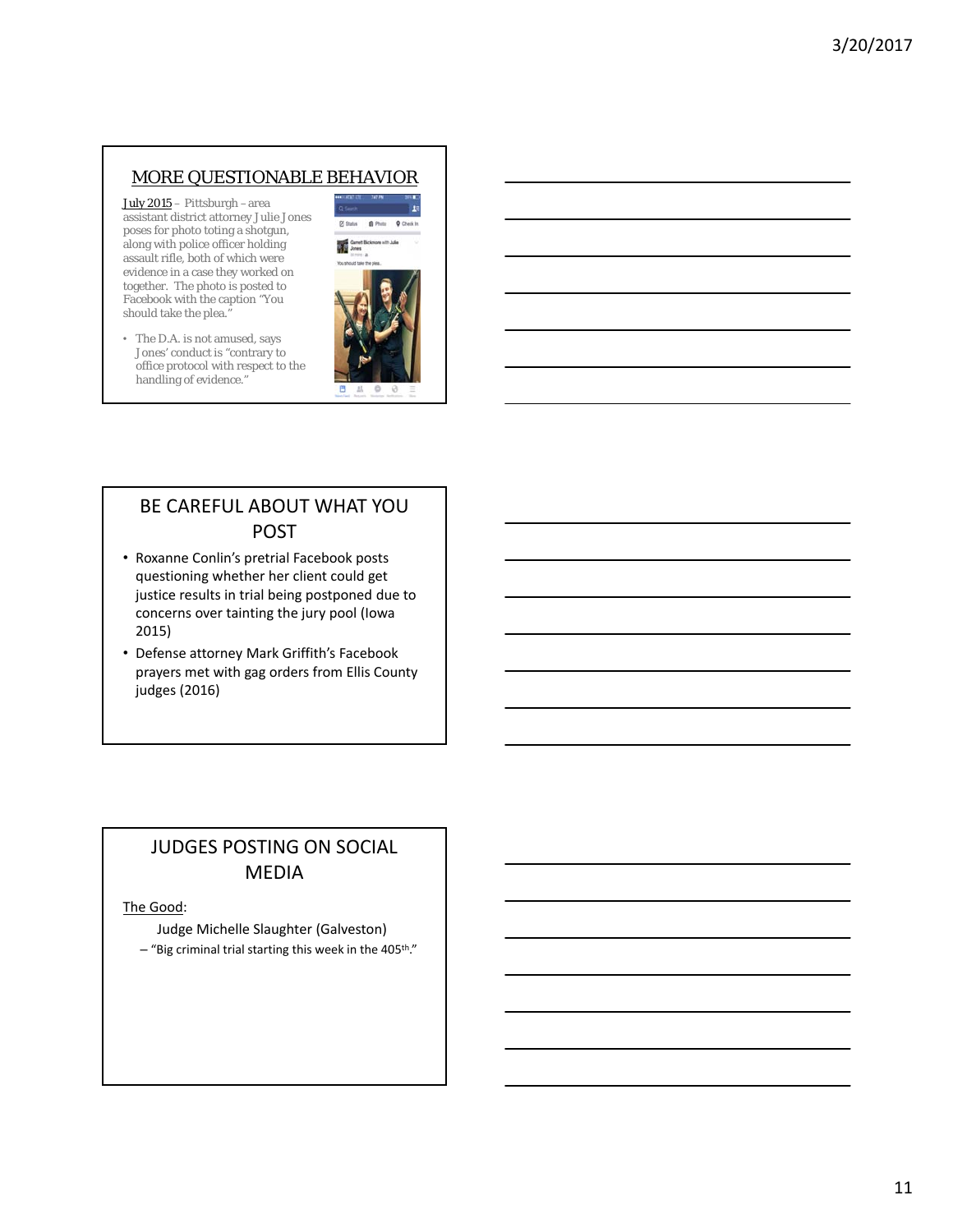#### The Bad:

- "Some things I guess will never change. I just love doing the stress of jury trials. In a felony trial now State prosecuting a pimp. Cases are always difficult because the women (as in this case also) will not cooperate. We will see what the 12 citizens in the jury box do."
	- Judge Edward Bearse (Minnesota), posting on Facebook during a trial.
- "In the end it's all about the money. Always. Unfortunately, I see it EVERYDAY. Once ck is in hand, they'll disappear."
	- Judge Kenneth Johns (South Carolina), posting on Facebook about a settlement in a wrongful death case.

### The Ugly

#### November 2016

− Burnet County Judge James Oakley (top elected official in Burnet County, serves on board of Texas Commission over Law Enforcement) reacts to the arrest of an African‐American suspect in the killing of San Antonio police detective with a Facebook post that read "Time for a tree and a rope."

#### EVEN MORE QUESTIONABLE BEHAVIOR

September 2015 – Courtroom "victory selfies?"

- Wisconsin lawyer Anthony Cotton snaps "victory selfie" with acquitted murder client in the courtroom, then posts it on Facebook.
	- Judge didn't "like" it; orders Cotton to return to court to explain himself.

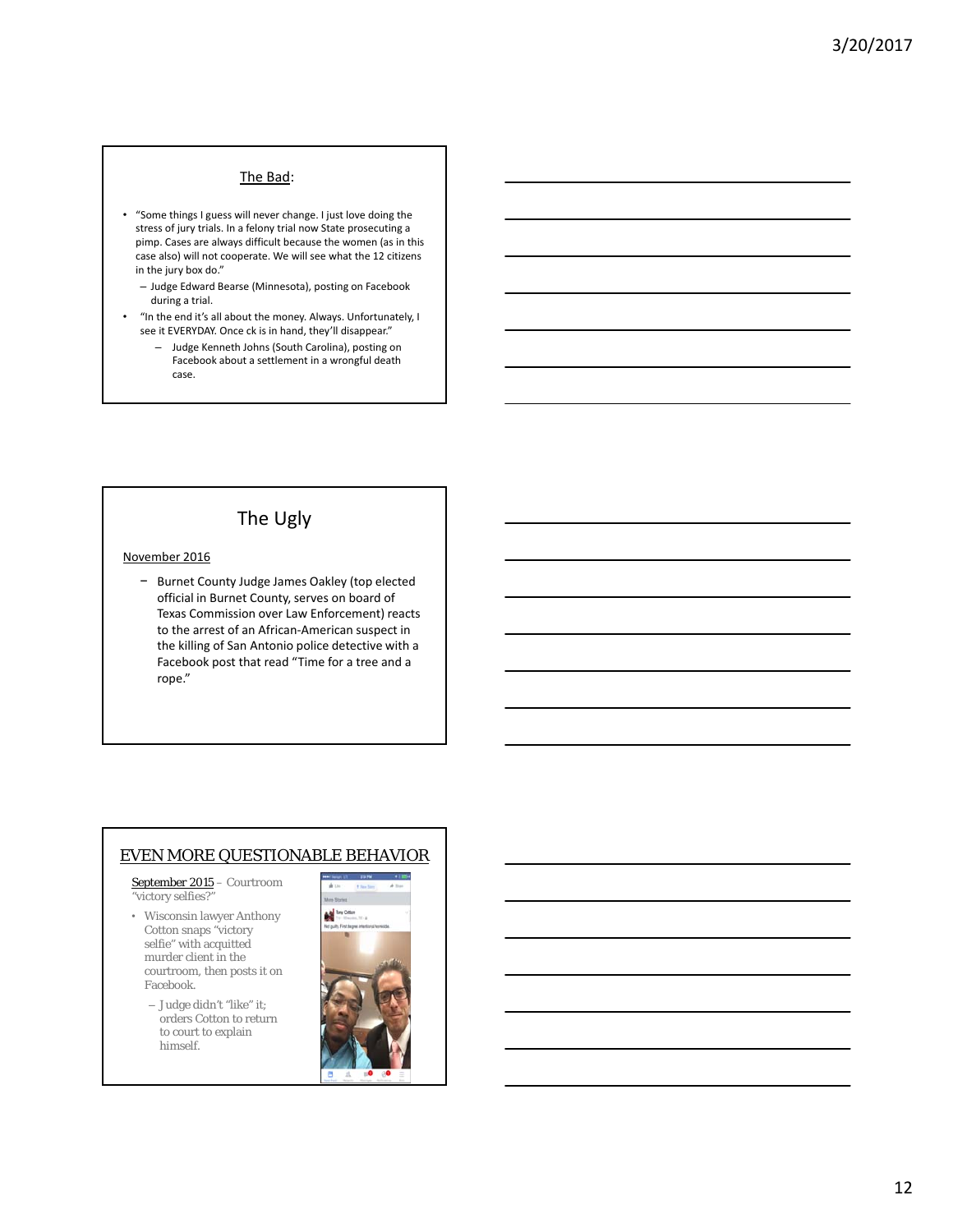# Zealous advocacy, or felony intimidation?

- Indiana attorney sends client's ex-husband a profanity laced Facebook post, in which he says "I'm going to gather all the relevant evidence and then I'm going to anal rape you so hard your teeth come loose…I've got you in my sights now."
- Lawyer is now charged with felony intimidation.

# Other Lawyers Behaving Badly on Social Media

- July 2015: Joyce McCool, a Louisiana lawyer who used Twitter and other social media to publish "misleading and inflammatory" statements about judges and to promote an online petition about child custody cases that contained sealed information about those cases, gets disbarred for her "social media blitz."
- **December 2014:** An Air Force lawyer posts comments on Facebook critical of the military's policy on sexual assault, resulting in a criminal investigation of that lawyer.
- Kansas, December 2014: Kansas Supreme Court imposes 6 month suspension on lawyer for "egregious," "over the top" messages on Facebook to an unrepresented unwed mother while representing the baby's biological father in an adoption proceeding. Court held that lawyer's messages, trying to make the mother feel guilty about consenting to giving the child up, constituted violations of Rule 8.4(d) (conduct prejudicial to the justice system) and Rule 8.4(g) (conduct reflecting adversely on fitness to practice)

- In Re Gamble, 2014 BL 342439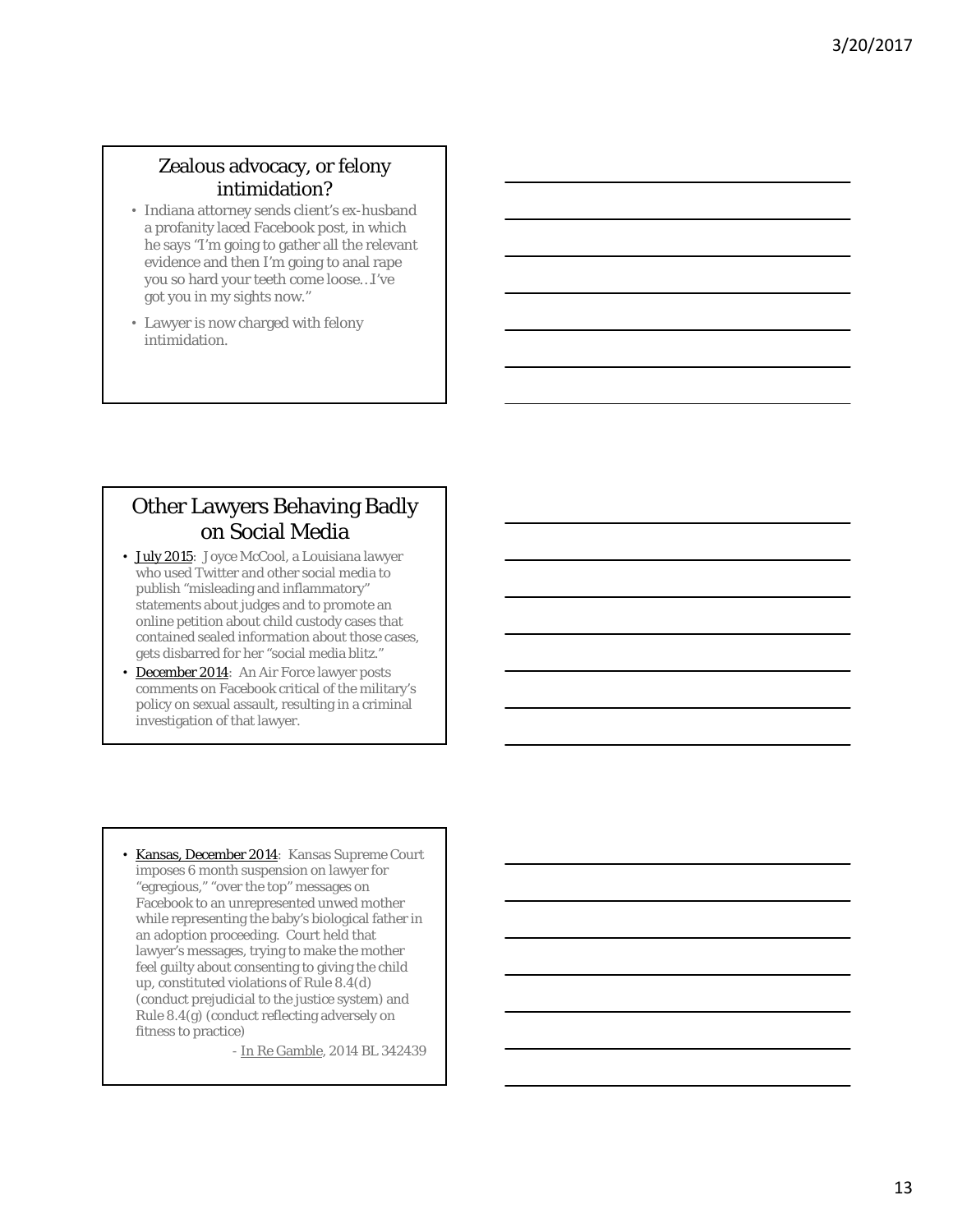### Tweeting From the Courtroom

- 10/28/15: Chicago lawyer Vincent Schmeltz is observing a "spoofing" trial in federal court and sends 9 tweets with pictures of evidence – despite the prominent courtroom signs saying "PHOTOGRAPHING, RECORDING OR BROADCASTING IS PROHIBITED," and F.R.C.P. 53.
- After a show cause hearing, Schmeltz is sanctioned with a \$5,000 fine, ordered to do 50 hours of pro bono work, and ordered to attend a seminar on social media and legal ethics.

### **DANGER AREA NUMBER THREE:**

### **EVIDENCE PRESERVATION & SPOLIATION**

- Rule 3.1 A lawyer may not unlawfully alter or destroy evidence and cannot direct or assist others in doing so.
- Allied Concrete Co. v. Lester, 736 S.E.2d 699 (Virginia 2013)
	- ‐ wrongful death case; surviving husband told to "clean up" his Facebook page, and then answer sworn interrogatories that he didn't have a Facebook account;
	- \$722,000 in sanctions;
	- Plaintiff's counsel resigns from the practice of law, and in June 2013 has his license suspended for five years by the Virginia Bar.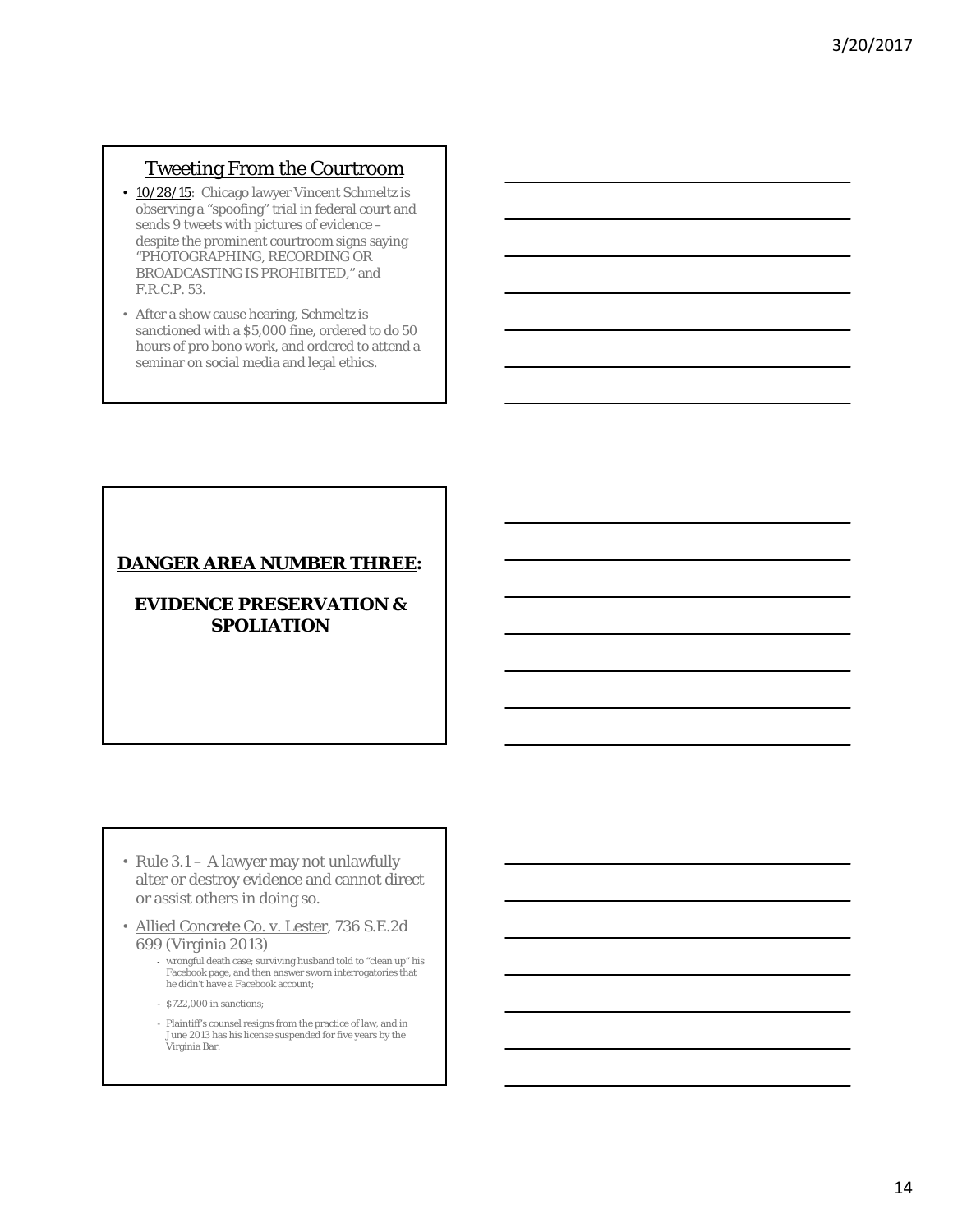# **Spoliation**

#### Gatto v. United Airlines, Inc. (2013 WL 1285285)

- Personal injury plaintiff deactivated Facebook account during the middle of discovery, unbeknownst to his lawyer.
- Held to be spoliation
- Moral: Know what your client is up to.

# **Spoliation**

#### Patel v. Havana Bar, Restaurant (2011 WL 6029983, E.D. Pa. 2011)

- Plaintiff in premises liability case solicits witnesses to change their stories via Facebook, then deletes the Facebook messages.
- Held: Spoliation
- Moral: Know what your client is up to.

### **DANGER AREA NUMBER FOUR:**

**ETHICAL CONDUCT INVOLVING JURORS**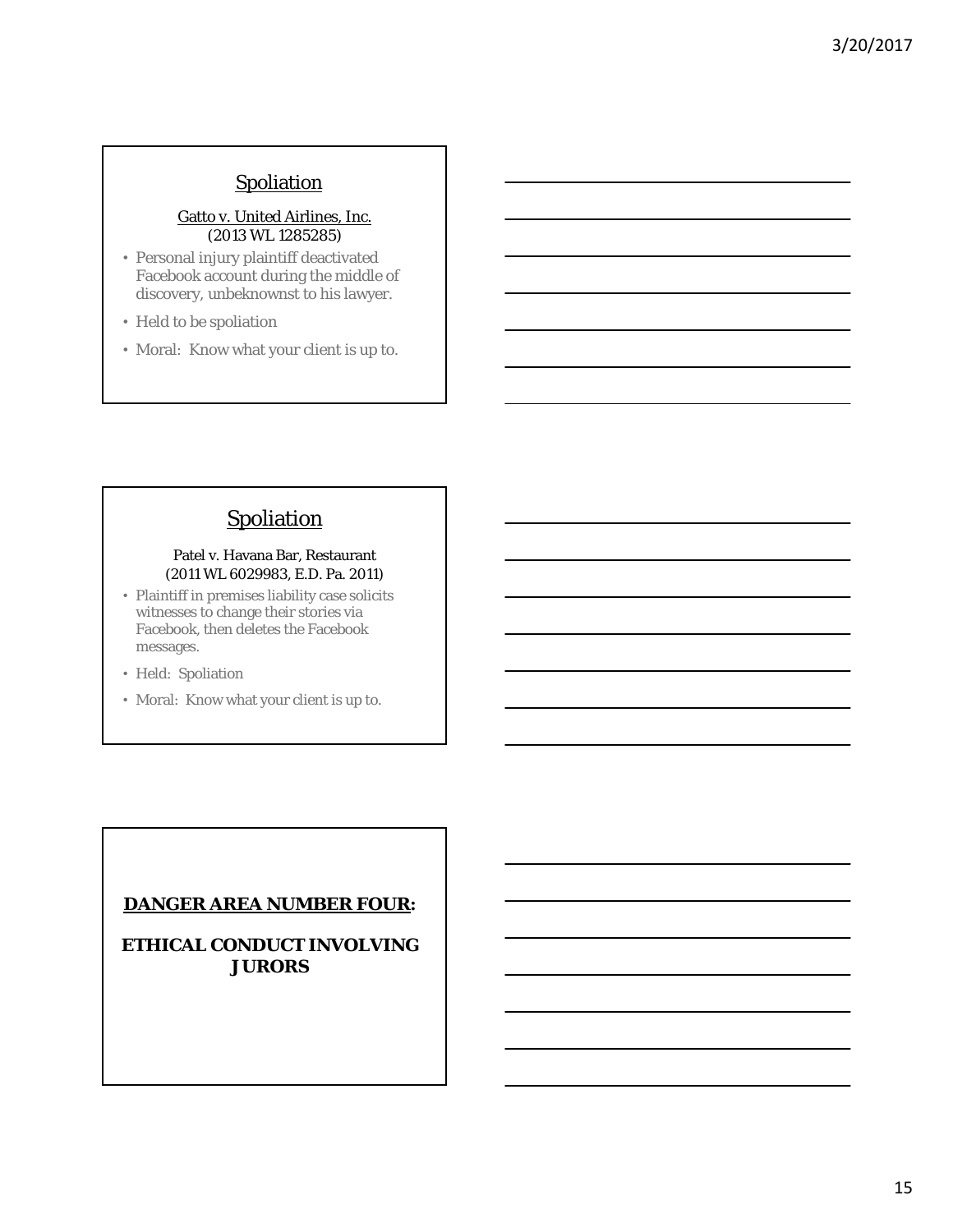# Ethical Conduct Involving Jurors

- Ethics opinions say it's o.k. to research prospective jurors using social media (New York County Lawyers' Association Committee on Professional Ethics Formal Opinion 743, May 2011, and Oregon Bar Association Ethics Opinion, 2013).
- However, both stress using caution, so as not to inadvertently communicate with juror. Sites like LinkedIn and Twitter inform users who's looked at their profile or who is following them; this can "constitute an impermissible communication."
- October 2013, "Hustle" mortgage fraud trial in New York federal court against Bank of America (juror complains about 1st year associate on defense team peeking at his LinkedIn profile).

# ABA Formal Opinion 466

(April 2014)

- Okay to review a juror's internet presence as long as no contact is initiated;
- "The fact that a juror or a potential juror may become aware that a lawyer is reviewing his internet presence when a network setting notifies the juror of such does not constitute a communication from the lawyer in violation of Rule 3.5 (b)."
- Followed by subsequent opinions in Pennsylvania, West Virginia, and Colorado

#### Travis County, Texas (2013)

- Assistant D.A. Steve Brand "Facebooks the jury" during voir dire for robbery trial of Darius Lovings. He strikes an African-American woman from the panel because of NAACP references on her Facebook page. A Batson challenge is made, and Brand loses.
	- *Brand is then fired by D.A. Lemberg for "racially insensitive remarks."*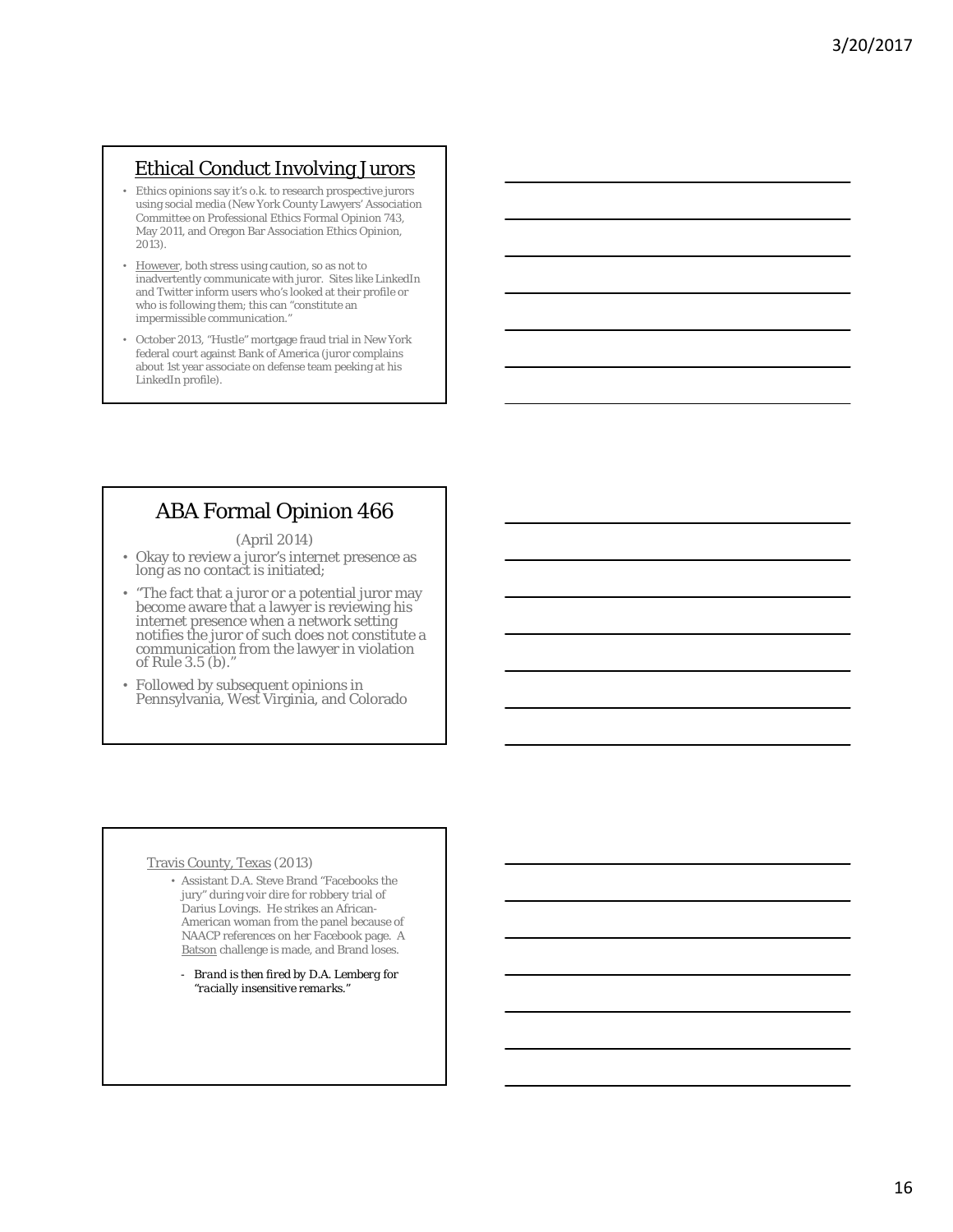## DANGER AREA #5: DON'T LET YOUR ONLINE SELF IMPACT YOUR PROFESSIONAL SELF

- 1. July 2012 Prosecutor in Norfolk, VA. gets fired, and makes threats on Facebook about killing his former boss. He is arrested.
- 2. November 2012 Sarah Peterson Herr, a staff attorney with the Kansas Court of Appeals, sends profane, critical tweets about the ethics hearing of Kansas' former Attorney General. She makes a public apology, but is fired and receives a disciplinary admonishment in 2014.
- 3. July 2012 Justin Marrus, a Brooklyn A.D.A., has his Facebook page posted on a national media outlet. On it, these are photos of him in blackface, holding a Confederate flag, and simulating prison rape. The Brooklyn D.A. is not amused by the "abhorrent, stupid, and childish" behavior.
- 4. February 2011 Indiana Deputy A.G. Jeffrey Cox tweets about using "live ammo" on prolabor protesters in Madison, Wisconsin. *He is fired.*
- 5. May 2015 Wayne County, Michigan prosecutor Teana Walsh posts on Facebook about shooting rioters in Baltimore.

6. August 2013 – AUSA John Craft (Beaumont office, E.D. of Texas) comes under fire for inflammatory posts on Facebook about the Trayvon Martin case and derogatory statements about Pres. Obama (including referring to him as "the Dalibama"). U.S. Attorney for the Eastern District John Bales calls the comments "reprehensible"

Defense attorneys use the comments to allege "improper motivation" behind Craft's sentencing recommendations.